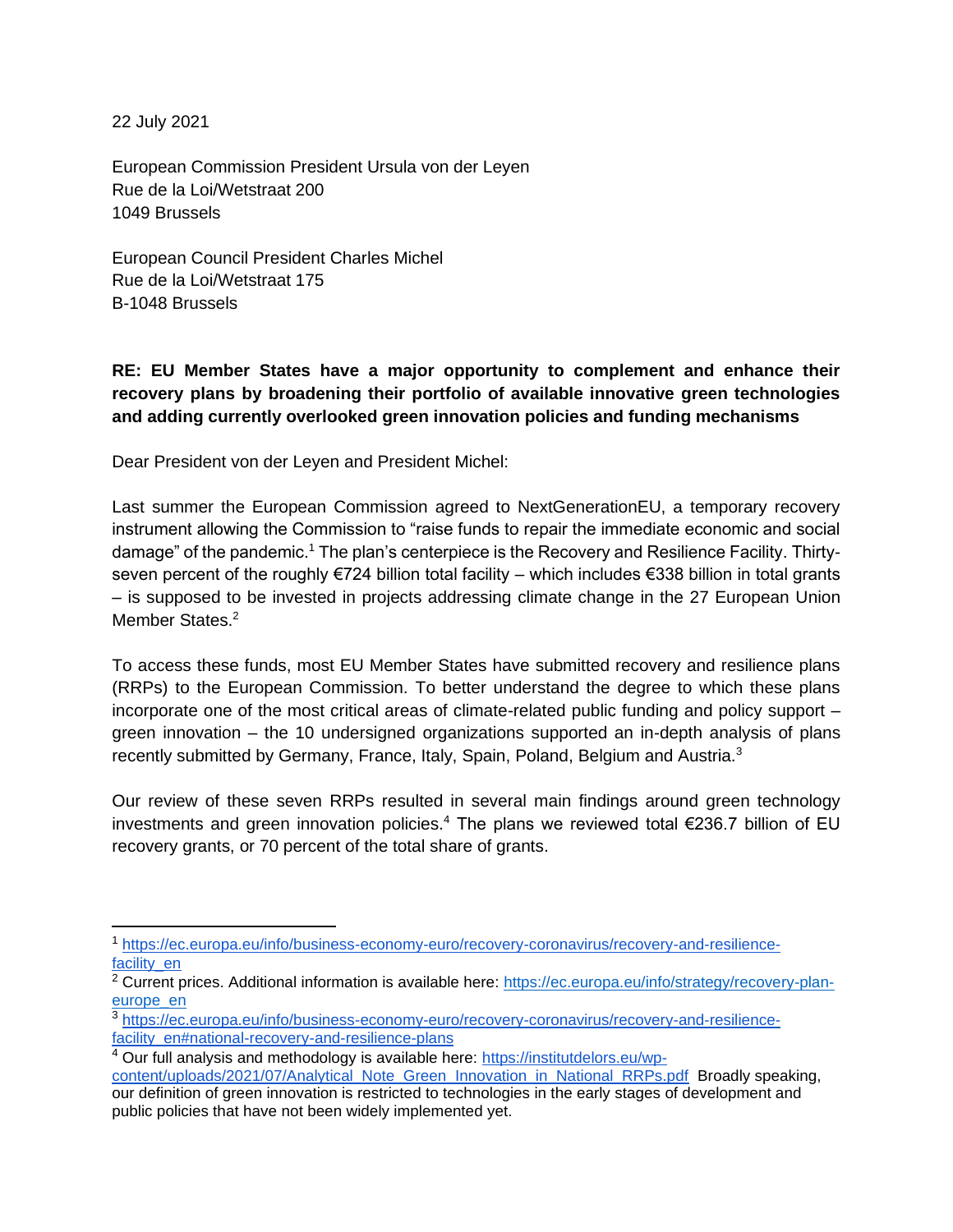As all EU nations seek to implement their RRPs in ways that can expand their economies, create jobs and reduce carbon emissions, we encourage them to consider three urgent green innovation policy and funding recommendations based on our findings: **1)** increase national spending on green innovation in order to complement and enhance RRPs, broaden the portfolio of available clean technologies and reinforce traditional private-sector strengths; **2)** prioritize green innovation projects within existing programs; and **3)** enact ambitious market-creating reforms in Member States, including major increases in green public procurement initiatives and adding green requirements to public-tender documents.

## **Main findings: Technology investments**

The plans by and large represent a clear effort by Member State governments to incorporate green innovation into their EU-backed Covid economic recoveries. However, too many plans focus on a small number of concentrated sectors and technologies.<sup>5</sup>

For example, renewable hydrogen is essential to helping the EU meet its Paris Agreement commitments, and in several of the plans we analyzed the significant public investments dedicated to renewable hydrogen was encouraging, including more than €1.5 billion each in overall hydrogen spending in Germany, France, Italy and Spain. Similarly, our analysis revealed that across Europe investments in electric vehicle charging infrastructure have wisely been prioritized, with Germany and Italy each committing at least €700 million.

But renewable hydrogen and EV charging infrastructure are only two of a host of technologies that urgently require increased government investment and public policy support. All told, hydrogen investments alone exceed 50 percent of all green innovation funding we tracked. While we strongly support renewable hydrogen and EV charging infrastructure investments, we are concerned RRPs generally do not adequately consider technologies and business models in earlier stages of innovation cycles and therefore decades from wide commercial market adoption.<sup>6</sup> In order to meet the challenge of Europe's net-zero objectives we need a portfolio approach for green innovation, providing more funding for a broader range of technologies.<sup>7</sup>

## **Main findings: Public policies and funding instruments**

The plans we reviewed also tend to overlook several key public policy mechanisms. This includes demonstration funding as well as green public procurement, which sends strong demand signals to private markets and can help rapidly scale up development and deployment of innovative green technologies. Based on a keyword search, we were unable to identify a single plan mentioning green public procurement.<sup>8</sup>

<sup>&</sup>lt;sup>5</sup> For an interactive map of how individual RRPs address green issues more broadly than just green innovation, see the [Green Recovery Tracker](https://www.greenrecoverytracker.org/) from the Wuppertal Institut and E3G. A summary of their findings – available [here](https://9tj4025ol53byww26jdkao0x-wpengine.netdna-ssl.com/wp-content/uploads/Green-Recovery-Tracker_Key-Findings_06_2021-1.pdf) – concludes that RRPs are "falling short of ambitions to 'build back better'" and that the EU's green recovery is "anything but secured."

<sup>&</sup>lt;sup>6</sup> For examples of climate- and energy-related research and innovation projects at different levels of maturity in dozens of different industries across the EU, see Capgemini Invent's ["Fit for Net-Zero"](https://www.capgemini.com/resources/investments-in-next-generation-clean-technologies/) report.  $<sup>7</sup>$  A host of such green innovation technologies is mentioned in our analytical note.</sup>

<sup>&</sup>lt;sup>8</sup> Cleantech for Europe, a new initiative backed by leading venture capital firms based in the EU, [identifies](https://www.businesswire.com/news/home/20210708005349/en/New-Investment-Tracker-EU-Cleantech-Investments-Shatter-Records-%E2%82%AC7-Billion-Invested-in-First-Half-of-This-Year) green public procurement as one of the primary ways to help create the kind of "demand shock" needed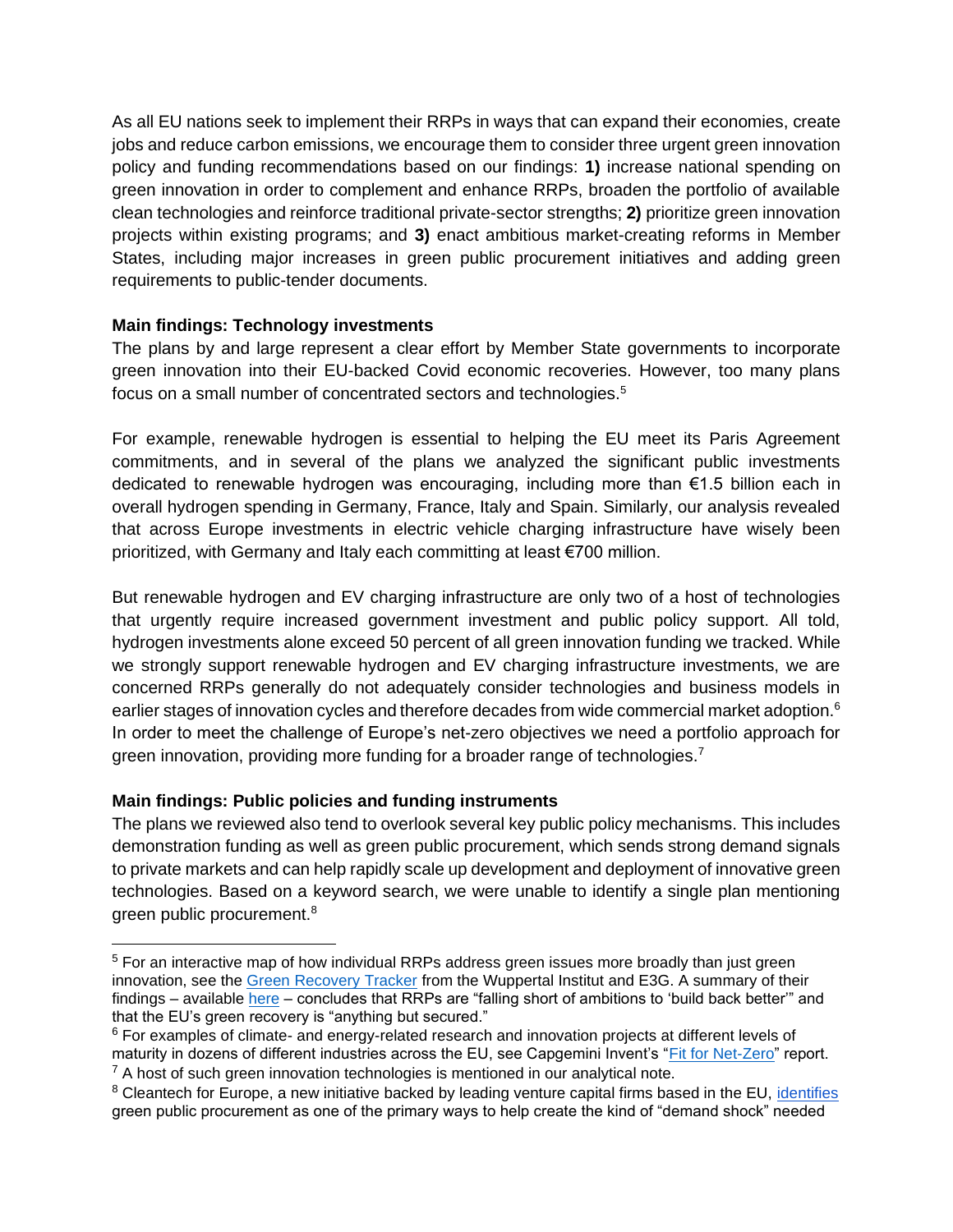Also, with the notable exception of Germany, none of the countries we analyzed specifically mentioned contracts for difference (CfDs) as a policy supported within the context of RRPs.<sup>9</sup>

While green public procurement and CfDs were largely overlooked, several countries sought to allocate EU recovery funds in ways that reinforce existing industrial strengths by investing in their decarbonization. This includes up to €1.37 billion for R&D support in France's aerospace sector; €250 million in support of start-ups and venture capital firms working toward the ecological transition in Italy; and €100 million to support eco-innovative measures in Austria, including a specific mention of "carbon-free steel," which follows recent efforts by large Austrian steel producer VOEST to cut emissions via green innovation.

## **Top three recommendations**

While we recognize overall spending priorities of individual RRPs are now mostly fixed, EU Member States still have a major opportunity in the coming months to enhance their own plans at the national level and implement them in ways that maximize the impact of billions of euros in EU funds. Specifically, EU Member States in 2021 and beyond should:

- **Increase national spending on green innovation in order to complement and enhance RRPs, broaden the portfolio of available technologies and reinforce traditional private-sector strengths:** National governments should support green innovation projects by topping up national budgets. This could prove particularly valuable if demand for funding to finance green innovation exceeds available RRP ceilings, and if certain Horizon Europe projects not funded at the EU level are well-suited to national-level green innovation needs. Crucially, technologies overlooked in RRPs could be addressed in national budgets, helping to tackle decarbonisation from multiple domestic angles. At the same time, additional national government support could elicit bolder, more innovative project proposals from the private sector, including projects that reinforce – or even help reimagine – the industries and economic sectors which a given country traditionally leads. To fund any spending increases, a portion of EU Emission Trading System revenues could be set aside to support national-level green innovation initiatives.
- **Prioritize green innovation projects within existing programs:** How much EU recovery money is ultimately spent on green innovation at the national level partly depends on the type and size of grant proposals submitted by companies or developers with specific projects already in mind. Governments should therefore encourage proposal submissions that focus on green innovation. Additionally, in any public grant selection processes – especially if they are oversubscribed – green innovation projects should be prioritized.

to help scale up innovative green technologies. The group's new quarterly briefing on EU cleantech investments is available [here.](https://www.cleantechforeurope.com/quarterly)

<sup>&</sup>lt;sup>9</sup> For an interactive catalogue of available public policy options for climate- and energy-related research and innovation in the EU, please see Breakthrough Energy's ["EU Policy Playbook.](https://www.breakthroughenergy.org/eu-policy-overview)"